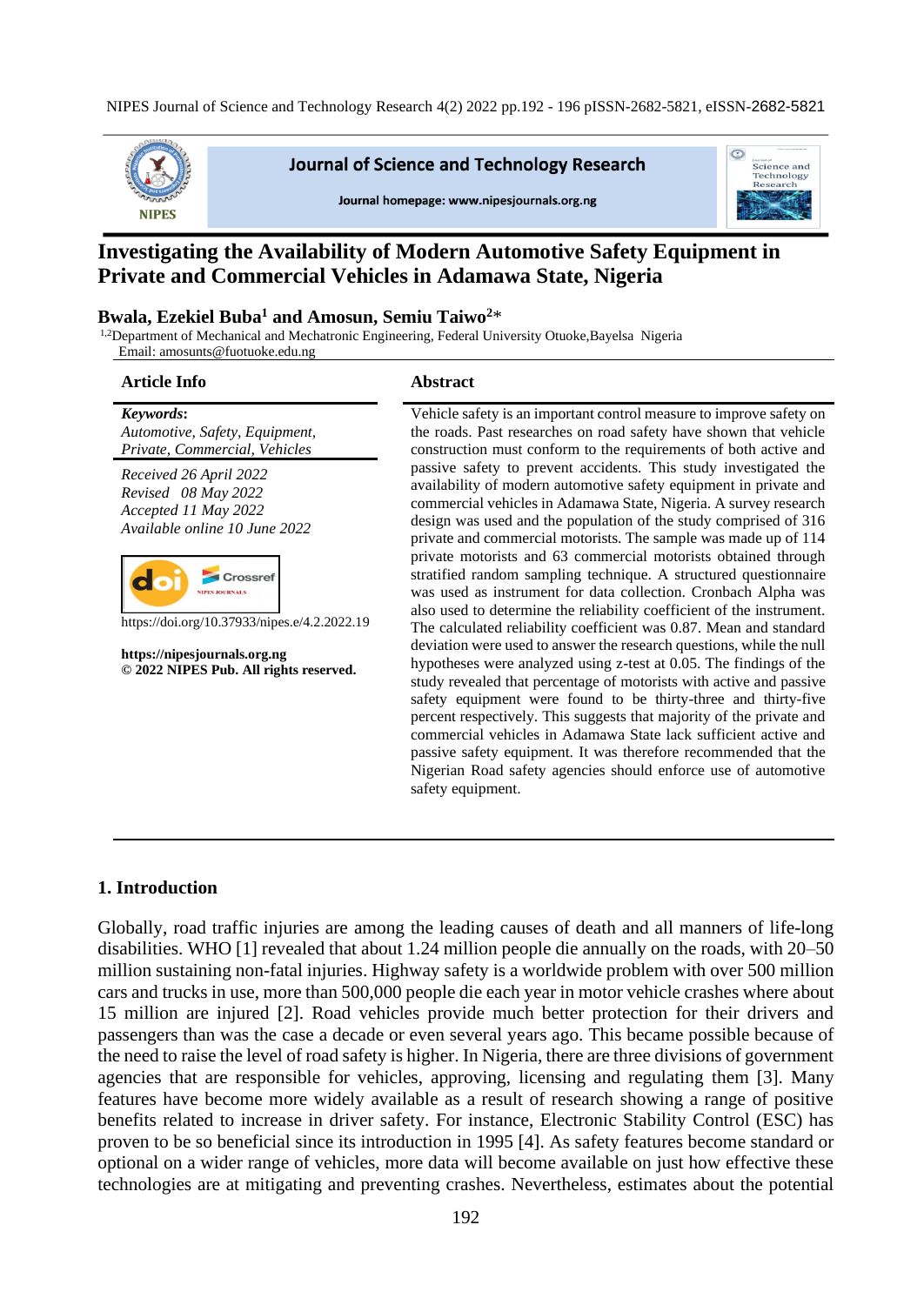#### Bwala, Ezekiel Buba and Amosun, Semiu Taiwo/ NIPES Journal of Science and Technology Research 4(2) 2022 pp. 192-196

reduction in the number of crashes that are relevant to modern safety features are already very promising. Hamid [5] divided automotive safety systems into passive and active safety systems. *Passive safety systems* are vehicle components that respond to a crash or blast events to protect occupants from injury, whereas, *Active safety systems* are features that constantly act to reduce such events. The terms active and passive are simple but important in the world of automobile safety. Active safety is used to refer to technology assisting in the prevention of a crash, while "passive safety" is referred to the component of the vehicle (primarily airbags, seat belts and the physical structures of the vehicle) that helps to protect occupants during a crash [6]. Vehicle construction must conform to the requirements of both active and passive safety in order to prevent accidents and also to save the occupants and other road users coming in contact with the vehicle in the event of an accident [7]. Most of the safety gains made in the last several years have been due to the many safety improvements that have come about particularly in occupant protection countermeasures due to design improvements in highways and vehicle restraints and energy absorbing structures, increased seat belt use, improved emergency medical services, airbags for frontal and side crash protection, upper interior impact protection and many other such features, the focus being mostly on passive safety [8,9]. Thus far, the various studies and survey had clearly pointed out that the major factor causing vehicle crashes is mainly the human factor which account to about 93%, with driver about 57% and vehicle factor only about 2% [10,11]. Considering the aforementioned, there is a need to investigate the availability of modern automotive safety equipment in private and commercial vehicles in Nigeria.

## **2. Methodology**

Private and commercial motorists were considered for this study and survey research design was also used. The population of the study comprised of 316 private and commercial motorists in Girei, Yola North and Yola South Local Government Area of Adamawa State. The sample of the study consisted of 114 private motorists and 63 commercial motorists which were obtained through stratified random sampling technique. The instruments used for data collection was a structured Questionnaire. The instrument was validated by two lecturers in the department of automotive engineering and experts in the field of road safety technology from Modibbo Adama University of Technology, Yola and one Road safety officer from Jimeta command. The instrument was trial tested among private and commercial motorists in Gombe State. The questionnaires were distributed to both motorists that can read and those that cannot read. Interpreters were engaged to assist those motorists that cannot read the questionnaire. Cronbach Alpha was used to determine the reliability coefficient of the instrument. The reliability coefficient was calculated to be 0.87. The acceptable values for reliability coefficients range from 0 to 1.0. A coefficient of 0 means no reliability and 1.0 means perfect reliability. Since all tests have some error, reliability coefficients never reach 1.0. Mean and standard deviation were used to answer the research questions, while the null hypotheses were analyzed using z-test. Decision rule was based on whether the computed value of the statistics (z-test) exceeds the significant level at 0.05 which is the cut-off point. The researcher took decision using two hypotheses, H<sub>O</sub> and H<sub>A</sub> that denote null hypothesis and alternate hypothesis respectively thus: Reject  $H_0$  in favour of  $H_A$  if the computed value of the statistics is less than the cut-off point. Otherwise, uphold  $H<sub>0</sub>$ . The following research questions are used for this study:

- **1.** What is the availability of active safety systems in private and commercial vehicles in Adamawa State?
- **2.** What is the availability of passive safety systems in private and commercial vehicles in Adamawa State?
- 3. How willing are private and commercial motorists to pay for new automobile safety equipment to be installed in their vehicles?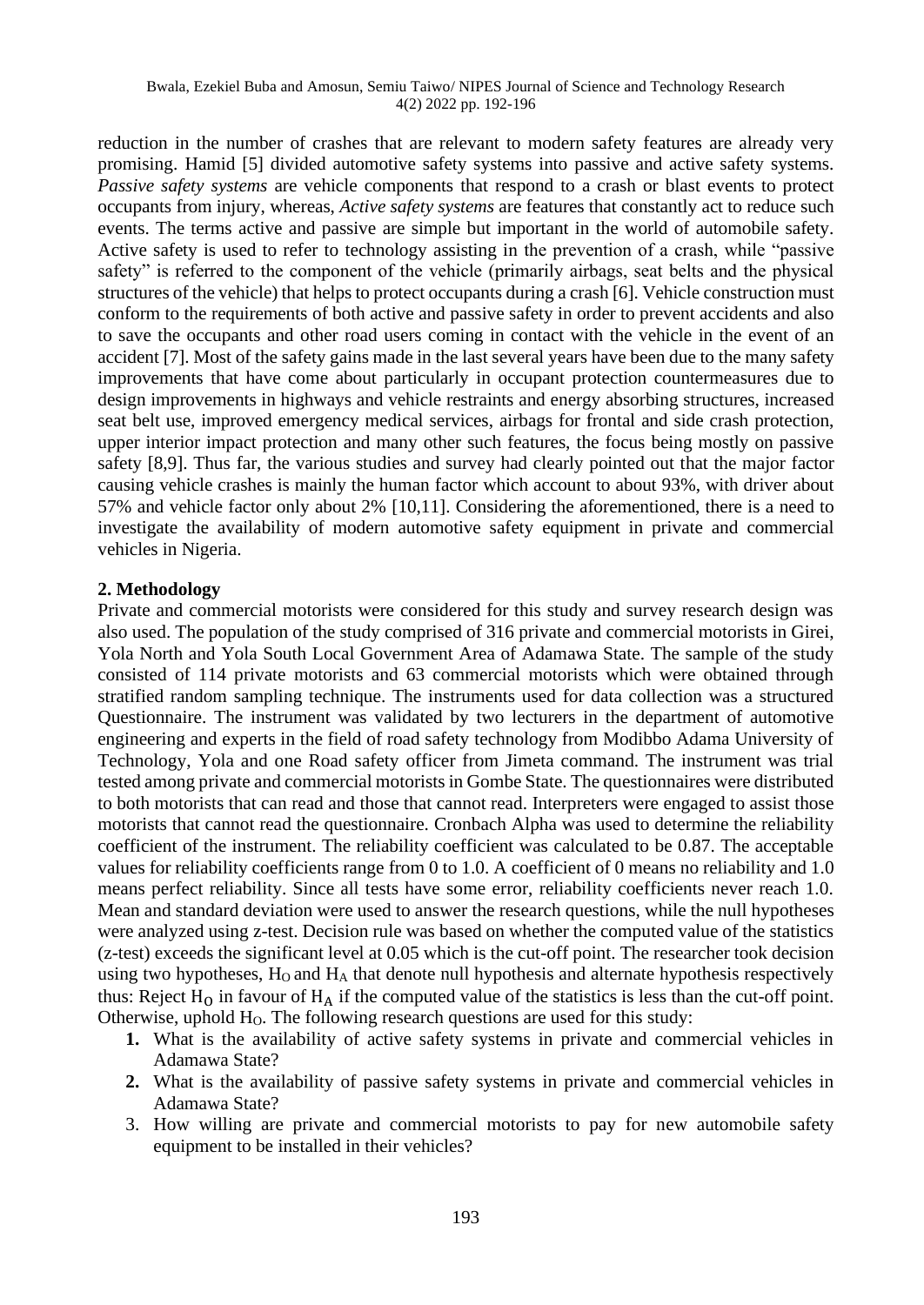# **3. Results and Discussion**

The method used to evaluate the availability of the safety systems in private and commercial vehicles in Adamawa State is similar to that used by [6]. A safety system's availability can be determined by examining the proportion of the total automobile fleet which currently offers the particular safety system. If a safety system is not offered at all, it is unavailable. If it is offered only in few vehicles, it has limited availability. If, however, a safety system is offered by the majority of the total automobile fleet, it is readily available. Table 1 provides the answer to the research question one above. It indicates that out of 21 safety equipment under investigation, only 5 items, (that is, 28.81%) are available in majority of private and commercial vehicles in Adamawa State. This suggests that majority of the private and commercial vehicles in Adamawa State lack sufficient active and passive safety equipment.

| Table 1: Percentage of the Availability of Active Safety Equipment in Private and Commercial |  |  |
|----------------------------------------------------------------------------------------------|--|--|
| Vehicles in Adamawa State                                                                    |  |  |

| /N             |                                                 |                  | <b>Private Vehicles</b> |       |                  | <b>Commercial Vehicles</b> |      |  |  |
|----------------|-------------------------------------------------|------------------|-------------------------|-------|------------------|----------------------------|------|--|--|
|                |                                                 |                  | $Np=114$                |       | $Nc=63$          |                            |      |  |  |
|                | <b>Items</b>                                    |                  | Percentages $(\% )$     |       |                  |                            |      |  |  |
|                |                                                 | $\boldsymbol{A}$ | NA                      | NS    | $\boldsymbol{A}$ | <b>NA</b>                  | NS.  |  |  |
|                | My car has: Anti-lock Braking System (ABS)      | 50.0             | 29.8                    | 20.2  | 39.7             | 34.9                       | 25.4 |  |  |
| $\overline{c}$ | $My$ car has: Traction Control (TC)             | 28.1             | 36.8                    | 35.1  | 22.2             | 41.3                       | 36.5 |  |  |
| 3              | My car has: Adaptive Cruise Control (ACC)       | 29.8             | 50.9                    | 19.3  | 25.4             | 36.5                       | 38.1 |  |  |
| $\overline{4}$ | My car has: Electronic Stability Control (ESC)  | 23.7             | 34.2                    | 42.1  | 25.4             | 44.4                       | 30.2 |  |  |
| 5              | My car has: Electronic Brake-force Distribution | 28.1             | 42.1                    | 29.8  | 34.9             | 41.3                       | 23.8 |  |  |
| 6              | My car has: Adaptive Headlights (AH)            | 45.6             | 30.7                    | 23.7  | 36.5             | 38.1                       | 25.4 |  |  |
| 7              | My car has: Collision Warning Systems (CWS)     | 14.9             | 53.5                    | 31.6  | 20.6             | 52.4                       | 27.0 |  |  |
| 8              | My car has: Lane Departure Warning Systems      | 14.9             | 52.6                    | 31.6  | 20.6             | 46.0                       | 33.3 |  |  |
| 9              | My car has: Daytime Running Light (DRL)         | 40.4             | 43.0                    | 16.7  | 33.3             | 44.4                       | 22.2 |  |  |
| 10             | My car has: Blind-spot detection Systems (BDS)  | 18.4             | 50.9                    | 30.7  | 22.2             | 46.0                       | 31.7 |  |  |
| II             | My car has: Emergency Brake Assist (EBA)        | 30.7             | 39.5                    | 29.8  | 22.2             | 49.2                       | 28.6 |  |  |
| 12             | $My$ car has: Speedometer (SM)                  | 67.5             | 20.2                    | 12.3  | 55.6             | 25.4                       | 19.0 |  |  |
| 13             | My car has: Rear View Camera (RVC)              | 25.4             | 69.5                    | 14.0  | 20.6             | 54.0                       | 25.4 |  |  |
| 14             | My car has: Speed Limiter (SL)                  | 39.5             | 49.1                    | 11.4  | 27.0             | 42.9                       | 30.2 |  |  |
| 15             | $My$ car has: Fire extinguisher (FE)            | 60.5             | 29.8                    | 9.6   | 52.4             | 31.7                       | 15.9 |  |  |
| 16             | My car has: Tyre Pressure Monitoring Systems    | 27.2             | 41.2                    | 31.6  | 30.2             | 42.9                       | 27.0 |  |  |
|                | $TM\%$                                          | 33.3             | <b>30.0</b>             | 30.05 | 33.3             | 30.15                      | 25.4 |  |  |

**Key**: % = percentages of available safety equipment, A**=** available, NA=not available, NS=not sure, Np=Number of private motorists, Nc=Number of commercial motorists. TM%= total mean percentage

Table 2 presents the percentage of the availability of passive safety equipment in private and commercial vehicles in Adamawa State. 67.5% of the private motorists said airbag is available in their vehicles, 21.9% said is not available while 10.5% said they are not sure. 79.8% of the private motorists said seatbelt is available in their vehicles, 12.3% said is not available while 7.9% said they are not sure. 59.6% of the private motorists said head restrain is available in their vehicles, 26.3% said is not available while 14.0% said they are not sure. 41.2% of the private motorists said Crumple Zone is available in their vehicles, 32.5% said is not available while 26.3% said they are not sure. 33.3% of the private motorists said laminated windshield is available in their vehicles, 29.8% said is not available while 26.3% said they are not sure. 47.6% of the commercial motorists said airbag is available in their vehicles, 27.0% said is not available while 25.4% said they are not sure. 52.4% of the commercial motorists said seatbelt is available in their vehicles, 28.6% said is not available while 19.0% said they are not sure. 49.2% of the commercial motorists said head restrain is available in their vehicles, 33.3% said is not available while 17.5% said they are not sure. 47.6% of the commercial motorists said Crumple Zone is available in their vehicles, 33.3% said is not available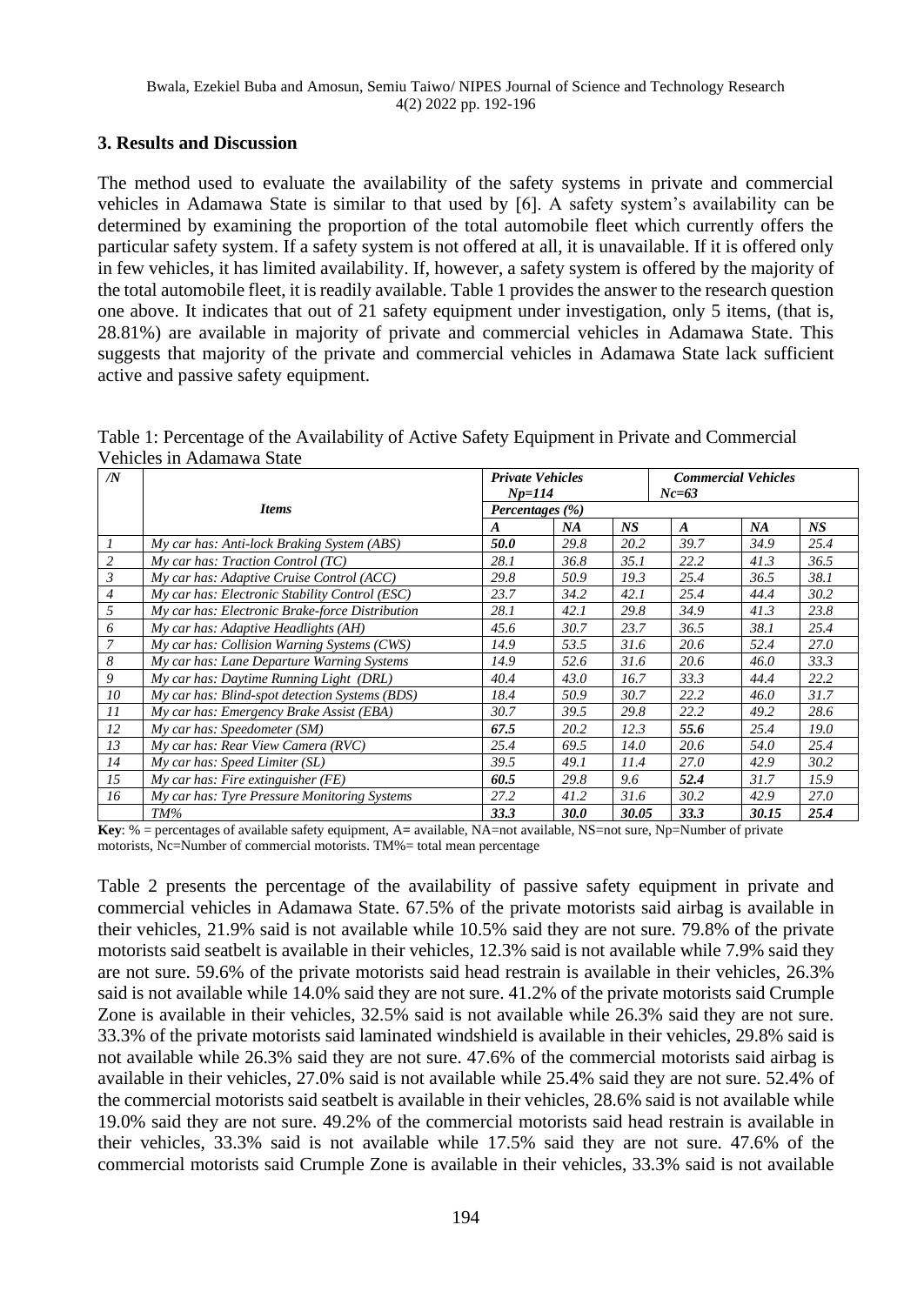while 19.0% said they are not sure. 47.6% of the commercial motorists said laminated windshield is available in their vehicles, 28.6% said is not available while 23.8% said they are not sure.

Table 2: Percentage of the availability of Passive Safety Equipment in Private and Commercial Vehicles in Adamawa State

| S/N |                                  | <b>Private Vehicles</b> |       |      | <b>Commercial Vehicles</b> |       |       |  |
|-----|----------------------------------|-------------------------|-------|------|----------------------------|-------|-------|--|
|     |                                  | $Np=114$<br>$Nc=63$     |       |      |                            |       |       |  |
|     | <b>Items</b>                     | Percentages (%)         |       |      |                            |       |       |  |
|     |                                  | A                       | NA    | NS   | A                          | NA    | NS    |  |
| 17  | My car has: Airbag               | 67.5                    | 21.9  | 10.5 | 47.6                       | 27.0  | 25.4  |  |
| 18  | My car has: Seatbelt             | 79.8                    | 12.3  | 7.9  | 52.4                       | 28.6  | 19.0  |  |
| 19  | My car has: Head Restrain        | 59.6                    | 26.3  | 14.0 | 49.2                       | 33.3  | 17.5  |  |
| 20  | My car has: Crumple Zone         | 41.2                    | 32.5  | 26.3 | 47.6                       | 33.3  | 19.0  |  |
| 21  | My car has: Laminated Windshield | 33.3                    | 29.8  | 26.3 | 47.6                       | 28.6  | 23.8  |  |
|     | TM%                              | 33.37                   | 26.48 | 32.1 | 25.96                      | 30.48 | 33.02 |  |

Key: % = percentages of available safety equipment, A**=** available, NA=not available, NS=not sure, Np=Number of private motorists, Nc=Number of commercial motorists. TM%= total mean percentage

Table 3 shows that both private and commercial motorists agree with all the items listed above with  $\overline{X\overline{G}}$  between 3.77 and 4.31. The private motorists agreed with all the suggested items with mean scores between 3.99 and 4.57. Item 1 has the highest mean score of 4.57 which suggest that the private are willing to install new safety features in their cars. The commercial motorists also agreed with all the suggested items with mean scores between 3.54 and 4.04 respectively. Items 1 and 2 have the highest mean score of 4.04. This also suggests that they are willing to install new safety features in their cars, research more on new safety features available in the market.

|            | $Np=114, Nc=63$                                                                                                                                                                                                                                                                                 | <b>Mean of responses</b>    |                 |                 | <b>REMARK</b> |                  |
|------------|-------------------------------------------------------------------------------------------------------------------------------------------------------------------------------------------------------------------------------------------------------------------------------------------------|-----------------------------|-----------------|-----------------|---------------|------------------|
| S/N        | <b>Items</b>                                                                                                                                                                                                                                                                                    | $\overline{\mathfrak{X}}_p$ | $\overline{xc}$ | $\overline{xg}$ | <b>SD</b>     |                  |
| 22         | I am willing to install new safety features in my car                                                                                                                                                                                                                                           | 4.57                        | 4.05            | 4.31            | 0.37          | Agreed           |
| 23         | I am willing to research more on new safety features available in the<br>market                                                                                                                                                                                                                 | 4.48                        | 4.05            | 4.27            | 0.31          | Agreed           |
| 24         | I don't mind if Speed limiting device is made compulsory by law                                                                                                                                                                                                                                 | 3.99                        | 3.54            | 3.77            | 0.32          | Agreed           |
| 25         | Safety features that help maintain safe distances between vehicles, and<br>features that enhance braking or steering such as ACC, Collision<br>Mitigation Braking, Collision Warning System and Rollover Mitigation<br>and Prevention to be offered as standard equipment in Nigerian vehicles. |                             |                 |                 |               |                  |
| 26         | Vehicles dealers should make safety a priority while importing cars                                                                                                                                                                                                                             | 4.06<br>3.99                | 4.00<br>3.75    | 4.03<br>3.87    | 0.04<br>0.17  | Agreed<br>Agreed |
| <b>TGM</b> |                                                                                                                                                                                                                                                                                                 | 4.22                        | 3.87            | 4.05            |               | Agreed           |

Table 3: Mean and Standard Deviation on the willingness of private and commercial Motorists to pay for new Automobile Safety Equipment to be installed in their vehicles?

**Key**:  $\bar{x}p$  = mean ratings for private motorists,  $\bar{x}c$  = mean ratings for commercial motorists SD= standard deviation, Np= number of private motorists, Nc= number of commercial motorists,  $\bar{x}g=$ Grand mean of items, TGM= total grand mean.